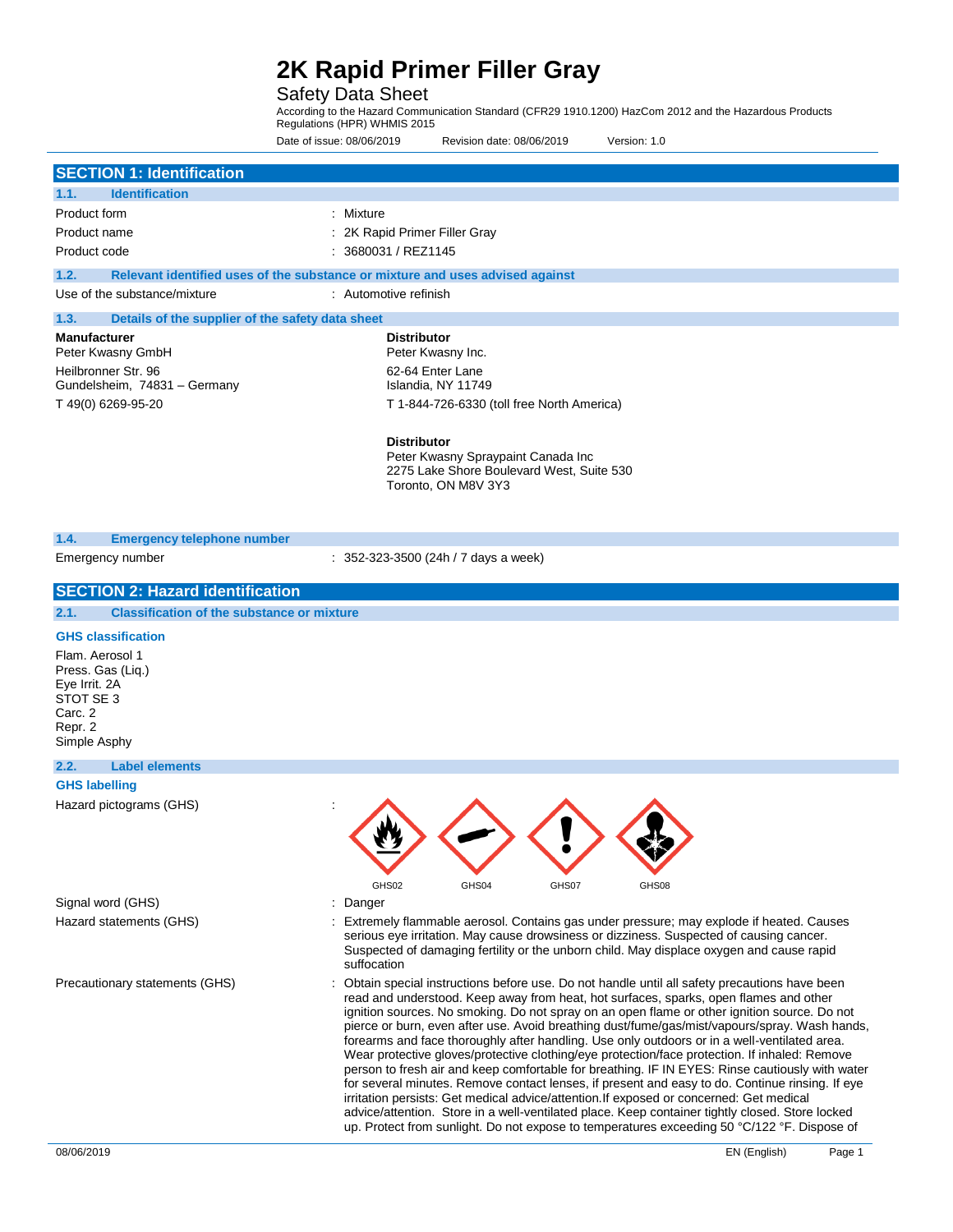### Safety Data Sheet

According to the Hazard Communication Standard (CFR29 1910.1200) HazCom 2012 and the Hazardous Products Regulations (HPR) WHMIS 2015

contents/container to hazardous or special waste collection point, in accordance with local, regional, national and/or international regulation

#### **2.3. Other hazards**

No additional information available

#### **2.4. Unknown acute toxicity**

Not applicable

### **SECTION 3: Composition/information on ingredients**

#### **3.1. Substances**

#### Not applicable

#### **3.2. Mixtures**

| <b>Name</b>                       | <b>Product identifier</b> | %         |
|-----------------------------------|---------------------------|-----------|
| Dimethyl ether                    | (CAS-No.) 115-10-6        | $30 - 60$ |
| Acetone                           | (CAS-No.) 67-64-1         | $7 - 13$  |
| n-Butyl acetate                   | (CAS-No.) 123-86-4        | $7 - 13$  |
| 2-Pentanone, 4-methyl-            | (CAS-No.) 108-10-1        | - 5       |
| Xylenes (o-, m-, p- isomers)      | (CAS-No.) 1330-20-7       | - 5       |
| 1-Butanol                         | (CAS-No.) 71-36-3         | - 5       |
| 2-Heptanone                       | (CAS-No.) 110-43-0        | - 5       |
| Propylene glycol monomethyl ether | (CAS-No.) 107-98-2        | - 5       |

**\*Chemical name, CAS number and/or exact concentration have been withheld as a trade secret**

| <b>SECTION 4: First-aid measures</b>                                |                                                                                                                                                                                                                                                                                |
|---------------------------------------------------------------------|--------------------------------------------------------------------------------------------------------------------------------------------------------------------------------------------------------------------------------------------------------------------------------|
| <b>Description of first aid measures</b><br>4.1.                    |                                                                                                                                                                                                                                                                                |
| First-aid measures after inhalation                                 | : If inhaled: Remove person to fresh air and keep comfortable for breathing. Call a POISON<br>CENTER/doctor if you feel unwell.                                                                                                                                                |
| First-aid measures after skin contact                               | : If skin irritation occurs: Wash skin with plenty of water. Take off contaminated clothing and<br>wash it before reuse. If skin irritation occurs: Get medical advice/attention.                                                                                              |
| First-aid measures after eye contact                                | : IF IN EYES: Rinse cautiously with water for several minutes. Remove contact lenses, if present<br>and easy to do. Continue rinsing. If eye irritation persists: Get medical advice/attention.                                                                                |
| First-aid measures after ingestion                                  | : Do not induce vomiting without medical advice. Never give anything by mouth to an<br>unconscious person. Get medical advice/attention if you feel unwell.                                                                                                                    |
| 4.2.<br>Most important symptoms and effects, both acute and delayed |                                                                                                                                                                                                                                                                                |
| Symptoms/effects after inhalation                                   | : May cause irritation to the respiratory tract. Vapours are heavier than air and can cause<br>suffocation by reducing oxygen available for breathing. Symptoms of oxygen deficiency include<br>respiratory difficulty, headache, dizziness, nausea, unconsciousness or death. |
| Symptoms/effects after skin contact                                 | : May cause skin irritation. Repeated exposure may cause skin dryness or cracking.                                                                                                                                                                                             |
| Symptoms/effects after eye contact                                  | : May cause eye irritation. Symptoms may include discomfort or pain, excess blinking and tear<br>production, with marked redness and swelling of the conjunctiva.                                                                                                              |
| Symptoms/effects after ingestion                                    | : May be harmful if swallowed. May cause gastrointestinal irritation, nausea, vomiting and<br>diarrhea.                                                                                                                                                                        |

**4.3. Indication of any immediate medical attention and special treatment needed** Symptoms may be delayed. In case of accident or if you feel unwell, seek medical advice immediately (show the label where possible).

| of the and that the laboration and the second of the fourth of the second theorem and the transmission and the two models in the popular $\mu$ . |                                                                                                                                                                   |  |
|--------------------------------------------------------------------------------------------------------------------------------------------------|-------------------------------------------------------------------------------------------------------------------------------------------------------------------|--|
| <b>SECTION 5: Fire-fighting measures</b>                                                                                                         |                                                                                                                                                                   |  |
| 5.1.<br><b>Extinguishing media</b>                                                                                                               |                                                                                                                                                                   |  |
| Suitable extinguishing media                                                                                                                     | : Use extinguishing media appropriate for surrounding fire.                                                                                                       |  |
| Unsuitable extinguishing media                                                                                                                   | : Do not use water spray.                                                                                                                                         |  |
| 5.2.<br>Special hazards arising from the substance or mixture                                                                                    |                                                                                                                                                                   |  |
| Fire hazard                                                                                                                                      | : Extremely flammable aerosol. Products of combustion may include, and are not limited to:<br>oxides of carbon.                                                   |  |
| Explosion hazard                                                                                                                                 | : Heat may build pressure, rupturing closed containers, spreading fire and increasing risk of<br>burns and injuries. Vapours may form explosive mixture with air. |  |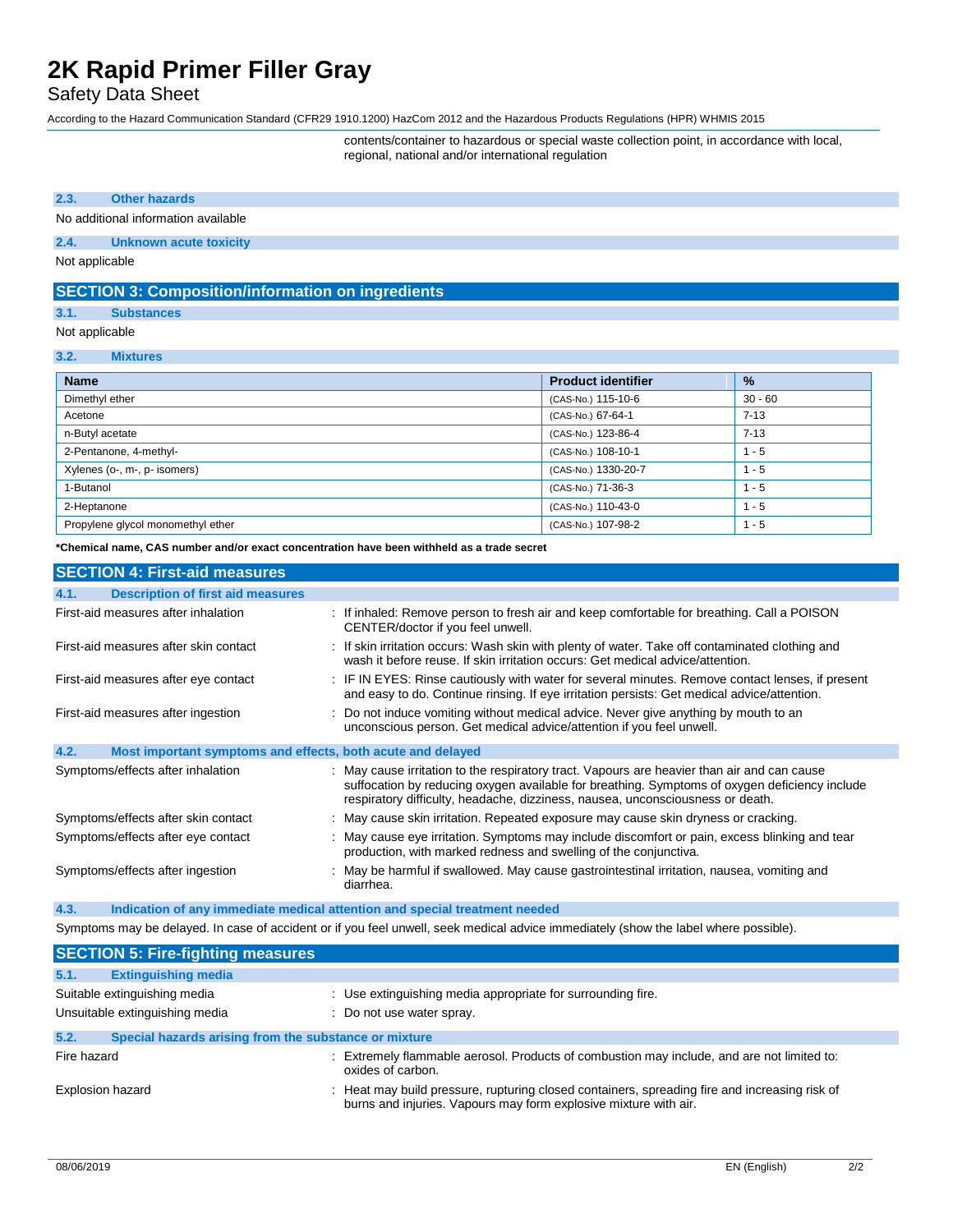Safety Data Sheet

According to the Hazard Communication Standard (CFR29 1910.1200) HazCom 2012 and the Hazardous Products Regulations (HPR) WHMIS 2015

| <b>Advice for firefighters</b><br>5.3.                                              |                                                                                                                                                                                                                                                                                                                                                                                             |
|-------------------------------------------------------------------------------------|---------------------------------------------------------------------------------------------------------------------------------------------------------------------------------------------------------------------------------------------------------------------------------------------------------------------------------------------------------------------------------------------|
| Firefighting instructions                                                           | : DO NOT fight fire when fire reaches explosives. Evacuate area.                                                                                                                                                                                                                                                                                                                            |
| Protection during firefighting                                                      | : Use water spray to keep fire-exposed containers cool. Keep upwind of fire. Wear full fire<br>fighting turn-out gear (full Bunker gear) and respiratory protection (SCBA). Vapours are heavier<br>than air and may spread along floors.                                                                                                                                                    |
| <b>SECTION 6: Accidental release measures</b>                                       |                                                                                                                                                                                                                                                                                                                                                                                             |
| 6.1.                                                                                | Personal precautions, protective equipment and emergency procedures                                                                                                                                                                                                                                                                                                                         |
| General measures                                                                    | : Use personal protection recommended in Section 8. Isolate the hazard area and deny entry to<br>unnecessary and unprotected personnel. Eliminate every possible source of ignition. Use only<br>non-sparking tools. Use special care to avoid static electric charges.                                                                                                                     |
| 6.1.1.<br>For non-emergency personnel                                               |                                                                                                                                                                                                                                                                                                                                                                                             |
| No additional information available                                                 |                                                                                                                                                                                                                                                                                                                                                                                             |
| 6.1.2.<br>For emergency responders                                                  |                                                                                                                                                                                                                                                                                                                                                                                             |
| No additional information available                                                 |                                                                                                                                                                                                                                                                                                                                                                                             |
| 6.2.<br><b>Environmental precautions</b>                                            |                                                                                                                                                                                                                                                                                                                                                                                             |
| Prevent entry to sewers and public waters.                                          |                                                                                                                                                                                                                                                                                                                                                                                             |
| 6.3.<br>Methods and material for containment and cleaning up                        |                                                                                                                                                                                                                                                                                                                                                                                             |
| For containment                                                                     | Stop leak if safe to do so. Absorb and/or contain spill with inert material (sand, vermiculite or<br>other appropriate material), then place in suitable container. Do not flush into surface water or<br>sewer system. Wear recommended personal protective equipment.                                                                                                                     |
| Methods for cleaning up                                                             | Sweep or shovel spills into appropriate container for disposal. Provide ventilation.                                                                                                                                                                                                                                                                                                        |
| 6.4.<br><b>Reference to other sections</b>                                          |                                                                                                                                                                                                                                                                                                                                                                                             |
| For further information refer to section 8: "Exposure controls/personal protection" |                                                                                                                                                                                                                                                                                                                                                                                             |
| <b>SECTION 7: Handling and storage</b>                                              |                                                                                                                                                                                                                                                                                                                                                                                             |
| <b>Precautions for safe handling</b><br>7.1.                                        |                                                                                                                                                                                                                                                                                                                                                                                             |
| Additional hazards when processed                                                   | : Pressurized container: Do not pierce or burn, even after use. Hazardous waste due to potential<br>risk of explosion.                                                                                                                                                                                                                                                                      |
| Precautions for safe handling                                                       | : Avoid contact with skin, eyes and clothing. Avoid breathing dust/fume/gas/mist/vapours/spray.<br>Do not swallow. Handle and open container with care. When using do not eat, drink or smoke.<br>Keep away from sources of ignition - No smoking. Use only non-sparking tools. Take<br>precautionary measures against static discharge. Use only outdoors or in a well-ventilated<br>area. |
| Hygiene measures                                                                    | : Wash contaminated clothing before reuse. Always wash hands after handling the product.                                                                                                                                                                                                                                                                                                    |
| 7.2.<br><b>Conditions for safe storage, including any incompatibilities</b>         |                                                                                                                                                                                                                                                                                                                                                                                             |
| Technical measures                                                                  | : Proper grounding procedures to avoid static electricity should be followed.                                                                                                                                                                                                                                                                                                               |
| Storage conditions                                                                  | : Keep out of the reach of children Store locked up. Store in a well-ventilated place. Store away<br>from direct sunlight or other heat sources. Keep in fireproof place. Do not expose to<br>temperatures exceeding 50 °C/ 122 °F. Keep away from incompatible materials.                                                                                                                  |

### **SECTION 8: Exposure controls/personal protection**

| 8.1.<br><b>Control parameters</b> |                                      |                                      |
|-----------------------------------|--------------------------------------|--------------------------------------|
| <b>Acetone (67-64-1)</b>          |                                      |                                      |
| <b>ACGIH</b>                      | ACGIH TWA (ppm)                      | $250$ ppm                            |
| <b>ACGIH</b>                      | ACGIH STEL (ppm)                     | 500 ppm                              |
| <b>OSHA</b>                       | OSHA PEL (TWA) (mg/m <sup>3</sup> )  | 2400 mg/m <sup>3</sup>               |
| <b>OSHA</b>                       | OSHA PEL (TWA) (ppm)                 | 1000 ppm                             |
| <b>IDLH</b>                       | US IDLH (ppm)                        | 2500 ppm (10% LEL)                   |
| <b>NIOSH</b>                      | NIOSH REL (TWA) (mg/m <sup>3</sup> ) | 590 mg/m $3$                         |
| <b>NIOSH</b>                      | NIOSH REL (TWA) (ppm)                | $250$ ppm                            |
| n-Butyl acetate (123-86-4)        |                                      |                                      |
| <b>ACGIH</b>                      | ACGIH TWA (ppm)                      | 50 ppm (Butyl acetates, all isomers) |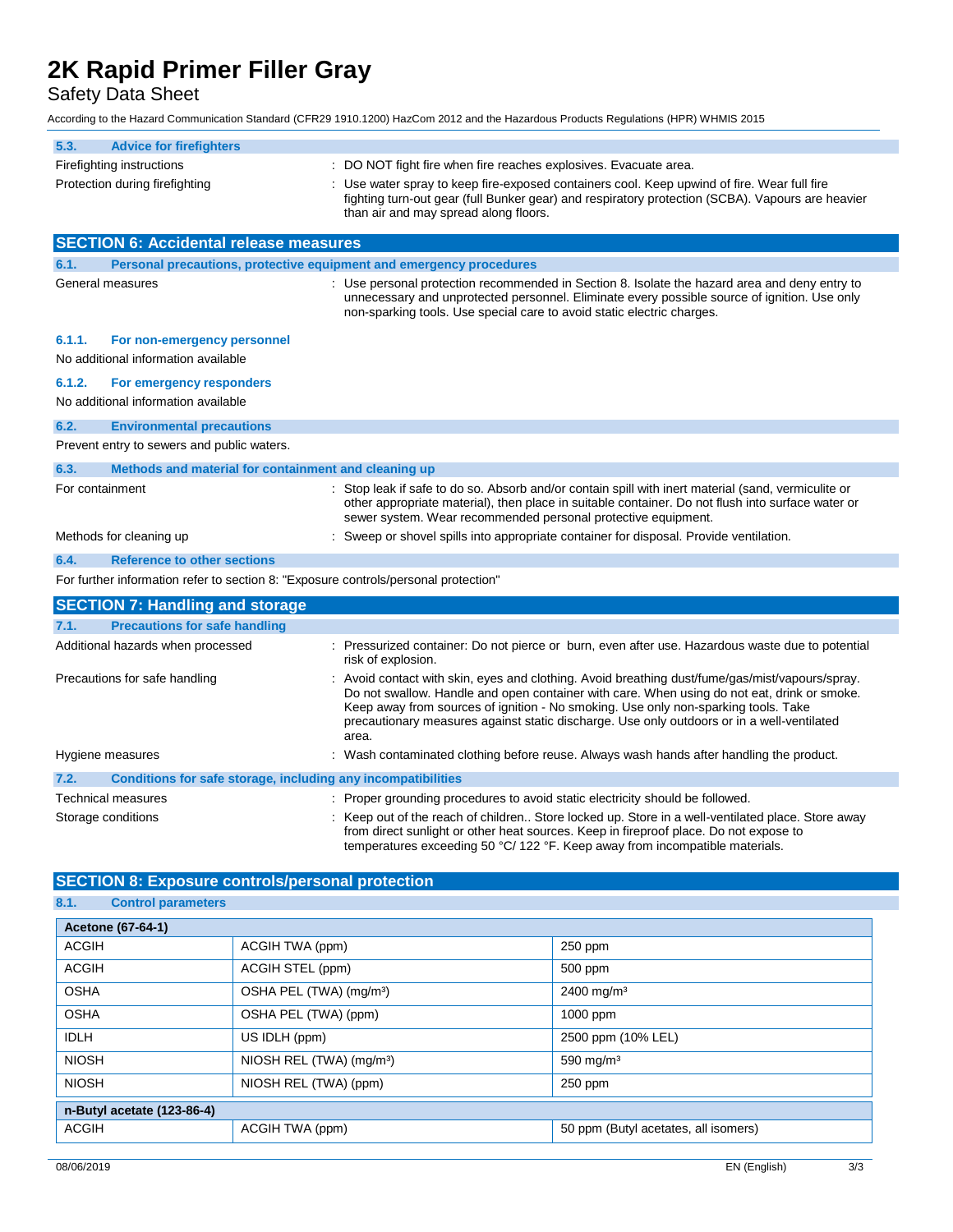## Safety Data Sheet

According to the Hazard Communication Standard (CFR29 1910.1200) HazCom 2012 and the Hazardous Products Regulations (HPR) WHMIS 2015

| n-Butyl acetate (123-86-4)                   |                                          |                                       |
|----------------------------------------------|------------------------------------------|---------------------------------------|
| <b>ACGIH</b>                                 | ACGIH STEL (ppm)                         | 150 ppm (Butyl acetates, all isomers) |
| <b>ACGIH</b>                                 | Remark (ACGIH)                           | Eye & URT irr                         |
| <b>OSHA</b>                                  | OSHA PEL (TWA) (mg/m <sup>3</sup> )      | 710 mg/m <sup>3</sup>                 |
| <b>OSHA</b>                                  | OSHA PEL (TWA) (ppm)                     | 150 ppm                               |
| <b>IDLH</b>                                  | US IDLH (ppm)                            | 1700 ppm (10% LEL)                    |
| <b>NIOSH</b>                                 | NIOSH REL (TWA) (mg/m <sup>3</sup> )     | $710$ mg/m <sup>3</sup>               |
| <b>NIOSH</b>                                 | NIOSH REL (TWA) (ppm)                    | 150 ppm                               |
| <b>NIOSH</b>                                 | NIOSH REL (STEL) (mg/m <sup>3</sup> )    | 950 mg/m <sup>3</sup>                 |
| <b>NIOSH</b>                                 | NIOSH REL (STEL) (ppm)                   | 200 ppm                               |
| 2-Pentanone, 4-methyl- (108-10-1)            |                                          |                                       |
| <b>ACGIH</b>                                 | ACGIH TWA (ppm)                          | 20 ppm                                |
| <b>ACGIH</b>                                 | ACGIH STEL (ppm)                         | 75 ppm                                |
| <b>OSHA</b>                                  | OSHA PEL (TWA) (mg/m <sup>3</sup> )      | 410 mg/m $3$                          |
| <b>OSHA</b>                                  | OSHA PEL (TWA) (ppm)                     | 100 ppm                               |
| <b>IDLH</b>                                  | US IDLH (ppm)                            | 500 ppm                               |
| <b>NIOSH</b>                                 | NIOSH REL (TWA) (mg/m <sup>3</sup> )     | 205 mg/m <sup>3</sup>                 |
| <b>NIOSH</b>                                 | NIOSH REL (TWA) (ppm)                    | 50 ppm                                |
| <b>NIOSH</b>                                 | NIOSH REL (STEL) (mg/m <sup>3</sup> )    | $300$ mg/m <sup>3</sup>               |
| <b>NIOSH</b>                                 | NIOSH REL (STEL) (ppm)                   | 75 ppm                                |
| Xylenes (o-, m-, p- isomers) (1330-20-7)     |                                          |                                       |
| <b>ACGIH</b>                                 | ACGIH TWA (ppm)                          | 100 ppm                               |
| <b>ACGIH</b>                                 | ACGIH STEL (ppm)                         | 150 ppm                               |
| <b>ACGIH</b>                                 | Remark (ACGIH)                           | URT & eye irr; CNS impair             |
| <b>OSHA</b>                                  | OSHA PEL (TWA) (mg/m <sup>3</sup> )      | 435 mg/m <sup>3</sup>                 |
| <b>OSHA</b>                                  | OSHA PEL (TWA) (ppm)                     | 100 ppm                               |
| 1-Butanol (71-36-3)                          |                                          |                                       |
| <b>ACGIH</b>                                 | ACGIH TWA (ppm)                          | 20 ppm                                |
| <b>OSHA</b>                                  | OSHA PEL (TWA) (mg/m <sup>3</sup> )      | $300$ mg/m <sup>3</sup>               |
| <b>OSHA</b>                                  | OSHA PEL (TWA) (ppm)                     | 100 ppm                               |
| <b>IDLH</b>                                  | US IDLH (ppm)                            | 1400 ppm (10% LEL)                    |
| <b>NIOSH</b>                                 | NIOSH REL (ceiling) (mg/m <sup>3</sup> ) | 150 mg/m <sup>3</sup>                 |
| <b>NIOSH</b>                                 | NIOSH REL (ceiling) (ppm)                | 50 ppm                                |
| 2-Heptanone (110-43-0)                       |                                          |                                       |
| <b>ACGIH</b>                                 | ACGIH TWA (ppm)                          | 50 ppm                                |
| <b>OSHA</b>                                  | OSHA PEL (TWA) (mg/m <sup>3</sup> )      | 465 mg/m <sup>3</sup>                 |
| <b>OSHA</b>                                  | OSHA PEL (TWA) (ppm)                     | 100 ppm                               |
| <b>IDLH</b>                                  | US IDLH (ppm)                            | 800 ppm                               |
| <b>NIOSH</b>                                 | NIOSH REL (TWA) (mg/m <sup>3</sup> )     | 465 mg/m <sup>3</sup>                 |
| <b>NIOSH</b>                                 | NIOSH REL (TWA) (ppm)                    | $100$ ppm                             |
| Propylene glycol monomethyl ether (107-98-2) |                                          |                                       |
| <b>ACGIH</b>                                 | ACGIH TWA (ppm)                          | 50 ppm                                |
| <b>ACGIH</b>                                 | ACGIH STEL (ppm)                         | 100 ppm                               |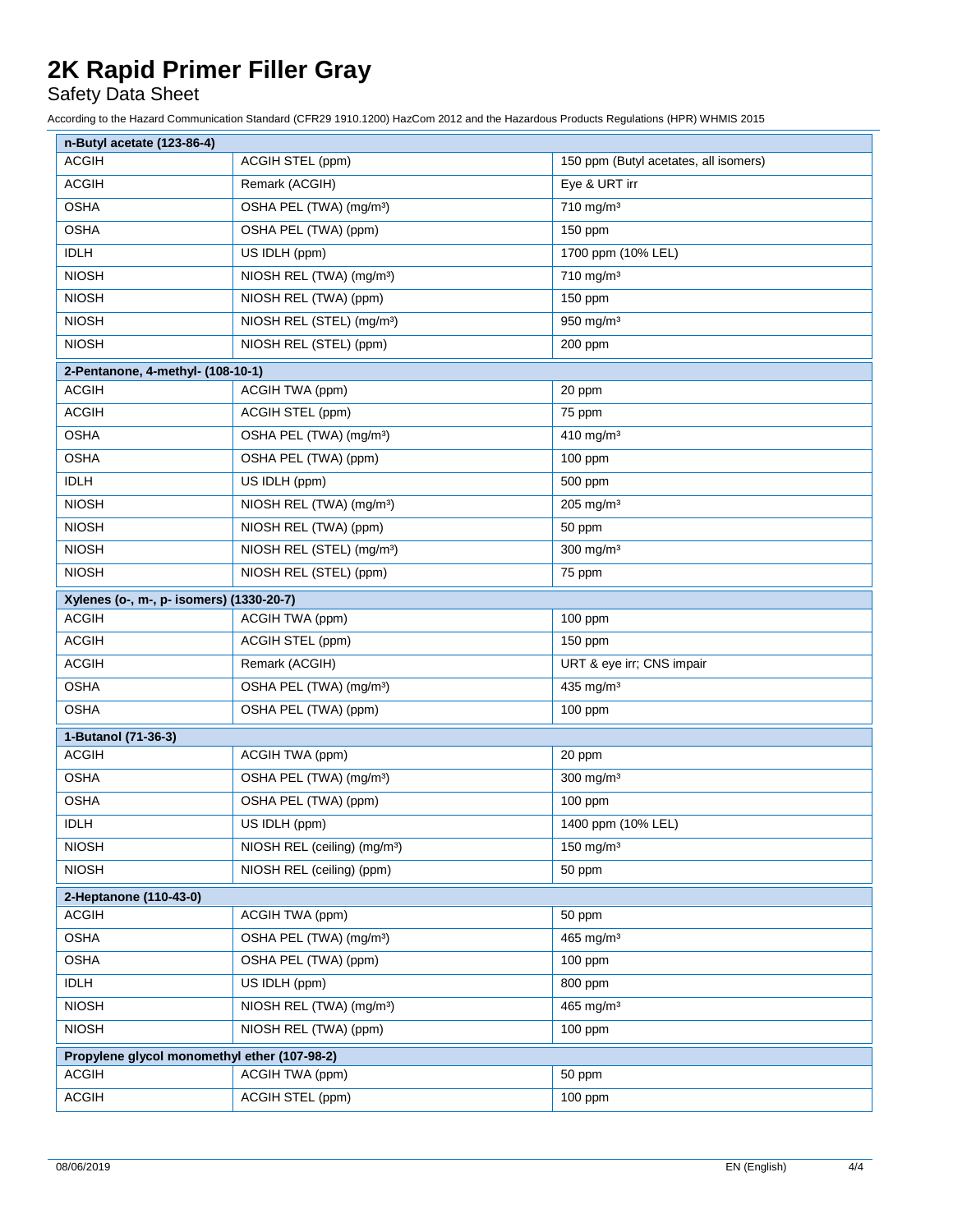## Safety Data Sheet

According to the Hazard Communication Standard (CFR29 1910.1200) HazCom 2012 and the Hazardous Products Regulations (HPR) WHMIS 2015

| Propylene glycol monomethyl ether (107-98-2) |                                       |                                                                                                                                                                                                                                                                                                                                                                                     |
|----------------------------------------------|---------------------------------------|-------------------------------------------------------------------------------------------------------------------------------------------------------------------------------------------------------------------------------------------------------------------------------------------------------------------------------------------------------------------------------------|
| <b>ACGIH</b>                                 | Remark (ACGIH)                        | Eye irr, CNS impair; A4 (Not classifiable as a Human<br>Carcinogen: Agents which cause concern that they<br>could be carcinogenic for humans but which cannot be<br>assessed conclusively because of a lack of data. In<br>vitro or animal studies do not provide indications of<br>carcinogenicity which are sufficient to classify the<br>agent into one of the other categories) |
| <b>NIOSH</b>                                 | NIOSH REL (TWA) (mg/m <sup>3</sup> )  | $360$ mg/m <sup>3</sup>                                                                                                                                                                                                                                                                                                                                                             |
| <b>NIOSH</b>                                 | NIOSH REL (TWA) (ppm)                 | $100$ ppm                                                                                                                                                                                                                                                                                                                                                                           |
| <b>NIOSH</b>                                 | NIOSH REL (STEL) (mg/m <sup>3</sup> ) | $540$ mg/m <sup>3</sup>                                                                                                                                                                                                                                                                                                                                                             |
| <b>NIOSH</b>                                 | NIOSH REL (STEL) (ppm)                | $150$ ppm                                                                                                                                                                                                                                                                                                                                                                           |

| : Ensure good ventilation of the work station.                                                                                                                                                                                                   |
|--------------------------------------------------------------------------------------------------------------------------------------------------------------------------------------------------------------------------------------------------|
| : Wear suitable gloves.                                                                                                                                                                                                                          |
| Wear eye/face protection                                                                                                                                                                                                                         |
| : Wear suitable protective clothing.                                                                                                                                                                                                             |
| : In case of insufficient ventilation, wear suitable respiratory equipment. Respirator selection<br>must be based on known or anticipated exposure levels, the hazards of the product and the<br>safe working limits of the selected respirator. |
| : Avoid release to the environment.                                                                                                                                                                                                              |
| : Handle in accordance with good industrial hygiene and safety procedures. Do not eat, drink or<br>smoke when using this product.                                                                                                                |
|                                                                                                                                                                                                                                                  |

### **SECTION 9: Physical and chemical properties**

| 9.1.<br>Information on basic physical and chemical properties |                                |
|---------------------------------------------------------------|--------------------------------|
| Physical state                                                | : Liquid                       |
| Appearance                                                    | : Aerosol.                     |
| Colour                                                        | Grey                           |
| Odour                                                         | Characteristic                 |
| Odour threshold                                               | No data available              |
| pH                                                            | No data available              |
| Melting point                                                 | No data available              |
| Freezing point                                                | No data available              |
| Boiling point                                                 | No data available              |
| Flash point                                                   | $<$ -18 °C ( $<$ -0.4 °F)      |
| Relative evaporation rate (butylacetate=1)                    | No data available              |
| Flammability (solid, gas)                                     | : Extremely flammable aerosol. |
| Vapour pressure                                               | No data available              |
| Relative vapour density at 20 °C                              | No data available              |
| Relative density                                              | No data available              |
| Density                                                       | $0.9375$ g/cm <sup>3</sup>     |
| Solubility                                                    | No data available              |
| Partition coefficient n-octanol/water                         | No data available              |
| Auto-ignition temperature                                     | No data available              |
| Decomposition temperature                                     | No data available              |
| Viscosity, kinematic                                          | No data available              |
| Viscosity, dynamic                                            | No data available              |
| <b>Explosive limits</b>                                       | No data available              |
| <b>Explosive properties</b>                                   | No data available              |
| Oxidising properties                                          | : No data available            |
| <b>Other information</b><br>9.2.                              |                                |
| Gas group                                                     | : Press. Gas (Liq.)            |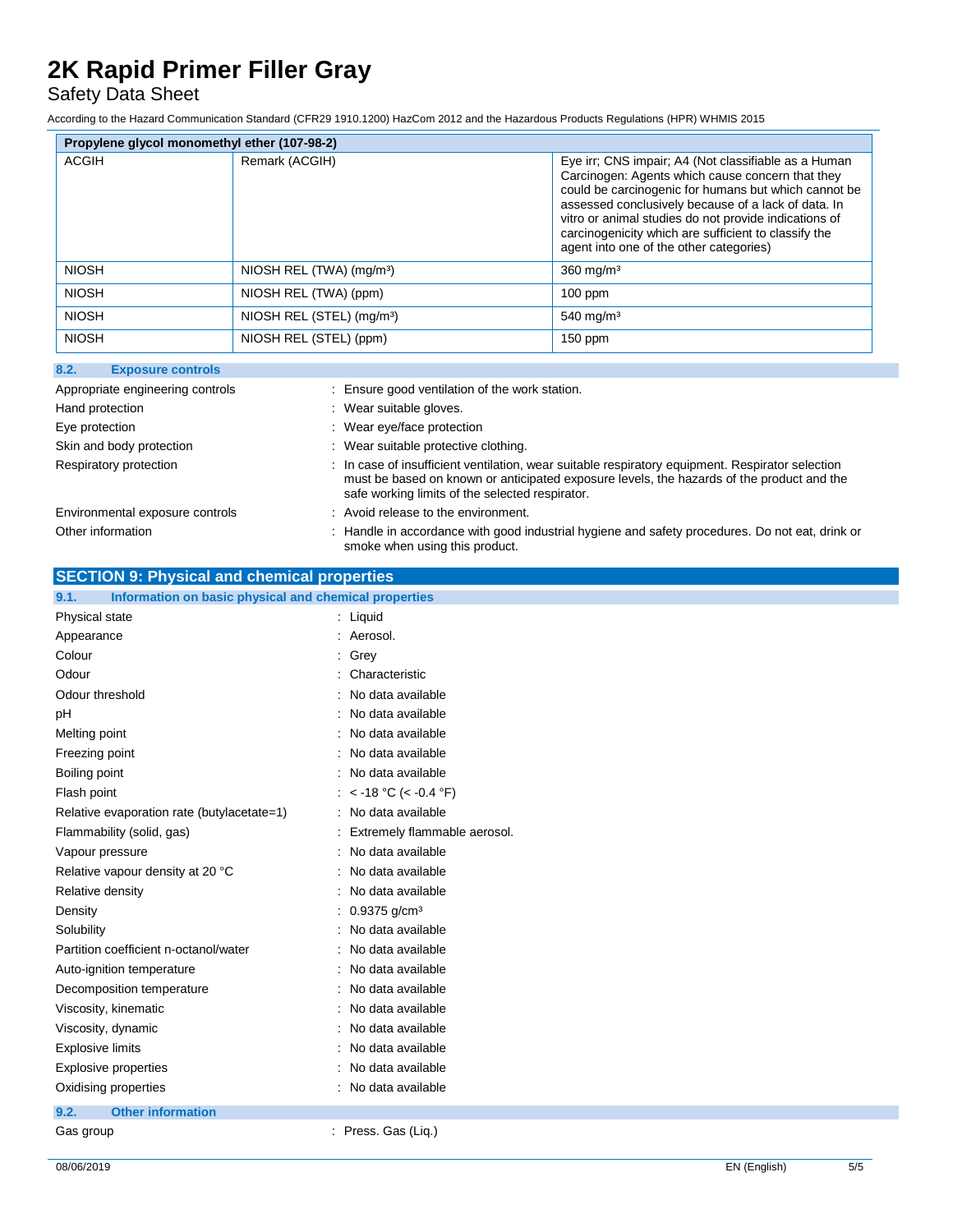Safety Data Sheet

According to the Hazard Communication Standard (CFR29 1910.1200) HazCom 2012 and the Hazardous Products Regulations (HPR) WHMIS 2015

| Flame Projection Length                                                              | : >75cm - < 100cm                                                                                                                                    |
|--------------------------------------------------------------------------------------|------------------------------------------------------------------------------------------------------------------------------------------------------|
| Flashback                                                                            | : Posible                                                                                                                                            |
|                                                                                      |                                                                                                                                                      |
| <b>SECTION 10: Stability and reactivity</b>                                          |                                                                                                                                                      |
| 10.1.<br><b>Reactivity</b>                                                           |                                                                                                                                                      |
| No dangerous reactions known under normal conditions of use.                         |                                                                                                                                                      |
| 10.2.<br><b>Chemical stability</b>                                                   |                                                                                                                                                      |
| Extreme risk of explosion by shock, friction, fire or other sources of ignition.     | Stable under normal conditions. Extremely flammable aerosol. Contents under pressure. Container may explode if heated. Do not puncture. Do not burn. |
| 10.3.<br><b>Possibility of hazardous reactions</b>                                   |                                                                                                                                                      |
| No dangerous reactions known under normal conditions of use.                         |                                                                                                                                                      |
| 10.4.<br><b>Conditions to avoid</b>                                                  |                                                                                                                                                      |
| Heat. Incompatible materials. Sparks. Open flame. Direct sunlight. Overheating.      |                                                                                                                                                      |
| 10.5.<br>Incompatible materials                                                      |                                                                                                                                                      |
| Oxidizing materials. Acids. Alkalis                                                  |                                                                                                                                                      |
|                                                                                      |                                                                                                                                                      |
| 10.6.<br><b>Hazardous decomposition products</b>                                     |                                                                                                                                                      |
| May include, and are not limited to: oxides of carbon.                               |                                                                                                                                                      |
| <b>SECTION 11: Toxicological information</b>                                         |                                                                                                                                                      |
| Information on toxicological effects<br>11.1.                                        |                                                                                                                                                      |
| Acute toxicity (oral)                                                                | : Not classified.                                                                                                                                    |
| Acute toxicity (dermal)                                                              | Not classified.                                                                                                                                      |
| Acute toxicity (inhalation)                                                          | Not classified.                                                                                                                                      |
|                                                                                      |                                                                                                                                                      |
| Acetone (67-64-1)                                                                    |                                                                                                                                                      |
| LD50 oral rat                                                                        | 5800 mg/kg                                                                                                                                           |
| LD50 dermal rabbit                                                                   | > 15700 mg/kg                                                                                                                                        |
| LC50 inhalation rat<br>ATE CA (oral)                                                 | 50100 mg/m <sup>3</sup> (Exposure time: 8 h)                                                                                                         |
| ATE CA (vapours)                                                                     | 5800 mg/kg bodyweight<br>50.1 mg/l/4h                                                                                                                |
| ATE CA (dust, mist)                                                                  | 50.1 mg/l/4h                                                                                                                                         |
|                                                                                      |                                                                                                                                                      |
| n-Butyl acetate (123-86-4)                                                           |                                                                                                                                                      |
| LD50 oral rat                                                                        | 10768 mg/kg                                                                                                                                          |
| LD50 dermal rabbit                                                                   | > 17600 mg/kg<br>0.05 mg/l/4h                                                                                                                        |
| LC50 inhalation rat (Dust/Mist - mg/l/4h)<br>LC50 inhalation rat (Vapours - mg/l/4h) | 1.86 mg/l/4h                                                                                                                                         |
| ATE CA (oral)                                                                        | 10768 mg/kg bodyweight                                                                                                                               |
|                                                                                      |                                                                                                                                                      |
| 2-Pentanone, 4-methyl- (108-10-1)<br>LD50 oral rat                                   | 2080 mg/kg                                                                                                                                           |
| LD50 dermal rabbit                                                                   | 3000 mg/kg                                                                                                                                           |
| LC50 inhalation rat                                                                  | 2000 - 4000 ppm/4h                                                                                                                                   |
| ATE CA (oral)                                                                        | 2080 mg/kg bodyweight                                                                                                                                |
| ATE CA (Dermal)                                                                      | 3000 mg/kg bodyweight                                                                                                                                |
| ATE CA (Gases)                                                                       | 2000 ppmv/4h                                                                                                                                         |
| ATE CA (vapours)                                                                     | 11 mg/l/4h                                                                                                                                           |
| ATE CA (dust, mist)                                                                  | $1.5$ mg/l/4h                                                                                                                                        |
| Xylenes (o-, m-, p- isomers) (1330-20-7)                                             |                                                                                                                                                      |
| LD50 oral rat                                                                        | 3500 mg/kg                                                                                                                                           |
| LD50 dermal rabbit                                                                   | > 4350 mg/kg                                                                                                                                         |
| LD50 dermal                                                                          | 1700 mg/kg                                                                                                                                           |
| LC50 inhalation rat                                                                  | 29.08 mg/l/4h                                                                                                                                        |
| LC50 inhalation rat (Vapours - mg/l/4h)                                              | 27.57 mg/l/4h                                                                                                                                        |
| ATE CA (oral)                                                                        | 3500 mg/kg bodyweight                                                                                                                                |

ATE CA (Dermal) **1700** mg/kg bodyweight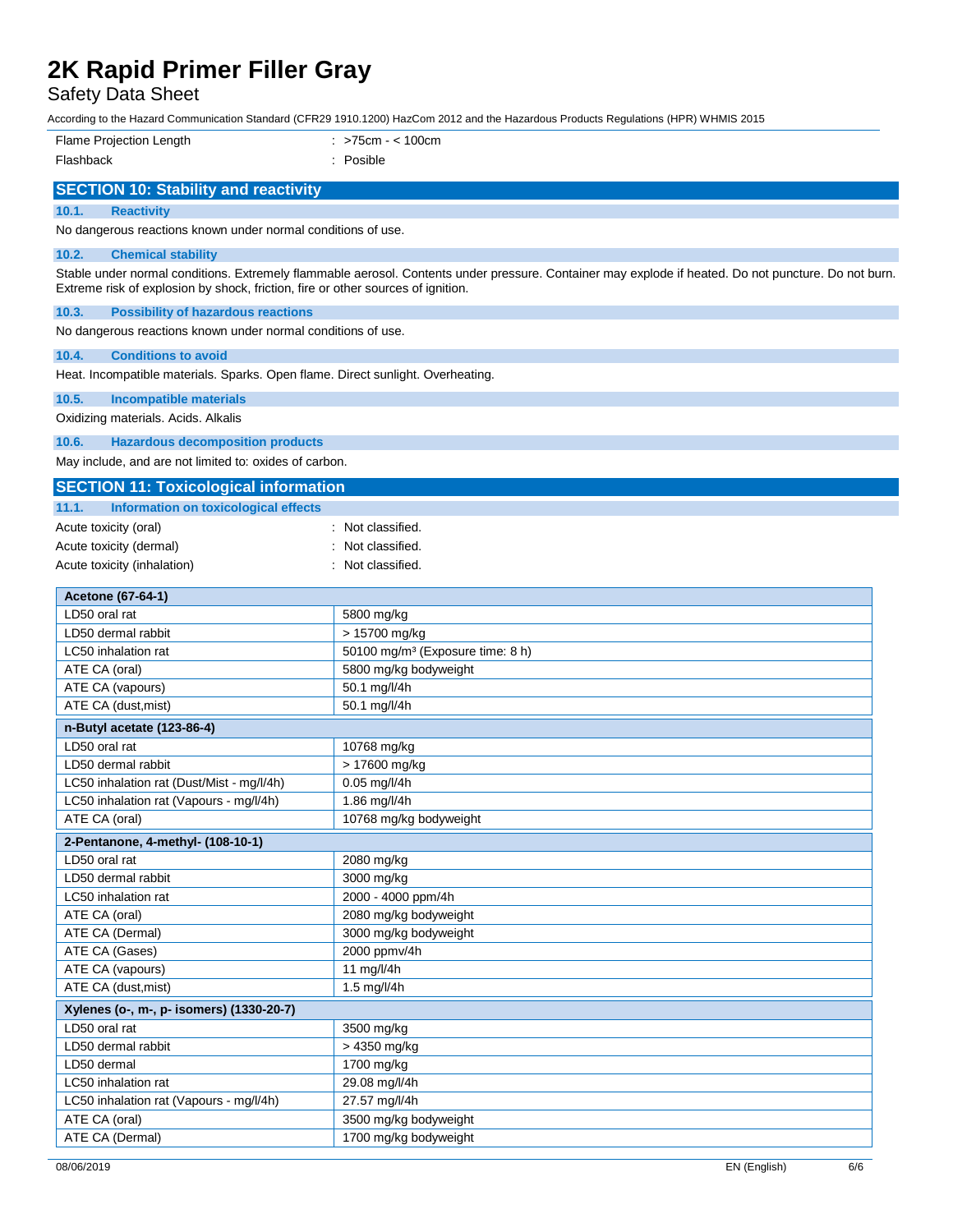Safety Data Sheet

According to the Hazard Communication Standard (CFR29 1910.1200) HazCom 2012 and the Hazardous Products Regulations (HPR) WHMIS 2015

| Xylenes (o-, m-, p- isomers) (1330-20-7)     |                                                                      |  |
|----------------------------------------------|----------------------------------------------------------------------|--|
| ATE CA (Gases)                               | 4500 ppmv/4h                                                         |  |
| ATE CA (vapours)                             | 11 mg/l/4h                                                           |  |
| ATE CA (dust, mist)                          | 1.5 mg/l/4h                                                          |  |
| 1-Butanol (71-36-3)                          |                                                                      |  |
| LD50 oral rat                                | 700 mg/kg                                                            |  |
| LD50 oral                                    | 2100 mg/kg                                                           |  |
| LD50 dermal rabbit                           | 3402 mg/kg                                                           |  |
| LD50 dermal                                  | 3400 mg/kg                                                           |  |
| LC50 inhalation rat                          | > 8000 ppm/4h                                                        |  |
| ATE CA (oral)                                | 700 mg/kg bodyweight                                                 |  |
| ATE CA (Dermal)                              | 3400 mg/kg bodyweight                                                |  |
| 2-Heptanone (110-43-0)                       |                                                                      |  |
| LD50 oral rat                                | 1600 mg/kg                                                           |  |
| LD50 dermal rabbit                           | 12.6 ml/kg                                                           |  |
| LC50 inhalation rat                          | 2000 - 4000 ppm (Exposure time: 6 h)                                 |  |
| ATE CA (oral)                                | 1600 mg/kg bodyweight                                                |  |
| ATE CA (Dermal)                              | 12600 mg/kg bodyweight                                               |  |
| ATE CA (Gases)                               | 4500 ppmv/4h                                                         |  |
| ATE CA (vapours)                             | 11 mg/l/4h                                                           |  |
| ATE CA (dust, mist)                          | 1.5 mg/l/4h                                                          |  |
| Propylene glycol monomethyl ether (107-98-2) |                                                                      |  |
| LD50 oral rat                                | 5000 mg/kg                                                           |  |
| LD50 dermal rabbit                           | 13 g/kg                                                              |  |
| LC50 inhalation rat                          | > 7559 ppm (Exposure time: 6 h)                                      |  |
| ATE CA (oral)                                | 5000 mg/kg bodyweight                                                |  |
| ATE CA (Dermal)                              | 13000 mg/kg bodyweight                                               |  |
| Skin corrosion/irritation                    | Not classified.                                                      |  |
| Serious eye damage/irritation                | Causes serious eye irritation.                                       |  |
| Respiratory or skin sensitisation            | Not classified.                                                      |  |
| Germ cell mutagenicity                       | Not classified.                                                      |  |
| Carcinogenicity                              | : Suspected of causing cancer.                                       |  |
| 2-Pentanone, 4-methyl- (108-10-1)            |                                                                      |  |
| IARC group                                   | 2B - Possibly carcinogenic to humans                                 |  |
| National Toxicology Program (NTP) Status     | 1 - Evidence of Carcinogenicity                                      |  |
| In OSHA Hazard Communication Carcinogen      | Yes                                                                  |  |
| list                                         |                                                                      |  |
| Xylenes (o-, m-, p- isomers) (1330-20-7)     |                                                                      |  |
| IARC group                                   | 3 - Not classifiable                                                 |  |
| Reproductive toxicity                        | : Suspected of damaging fertility or the unborn child.               |  |
| STOT-single exposure                         | May cause drowsiness or dizziness.                                   |  |
| Acetone (67-64-1)                            |                                                                      |  |
| STOT-single exposure                         | May cause drowsiness or dizziness.                                   |  |
| n-Butyl acetate (123-86-4)                   |                                                                      |  |
| STOT-single exposure                         | May cause drowsiness or dizziness.                                   |  |
|                                              |                                                                      |  |
| 2-Pentanone, 4-methyl- (108-10-1)            |                                                                      |  |
| STOT-single exposure                         | May cause respiratory irritation.                                    |  |
| Xylenes (o-, m-, p- isomers) (1330-20-7)     |                                                                      |  |
| STOT-single exposure                         | May cause drowsiness or dizziness.                                   |  |
| 1-Butanol (71-36-3)                          |                                                                      |  |
| STOT-single exposure                         | May cause respiratory irritation. May cause drowsiness or dizziness. |  |
|                                              |                                                                      |  |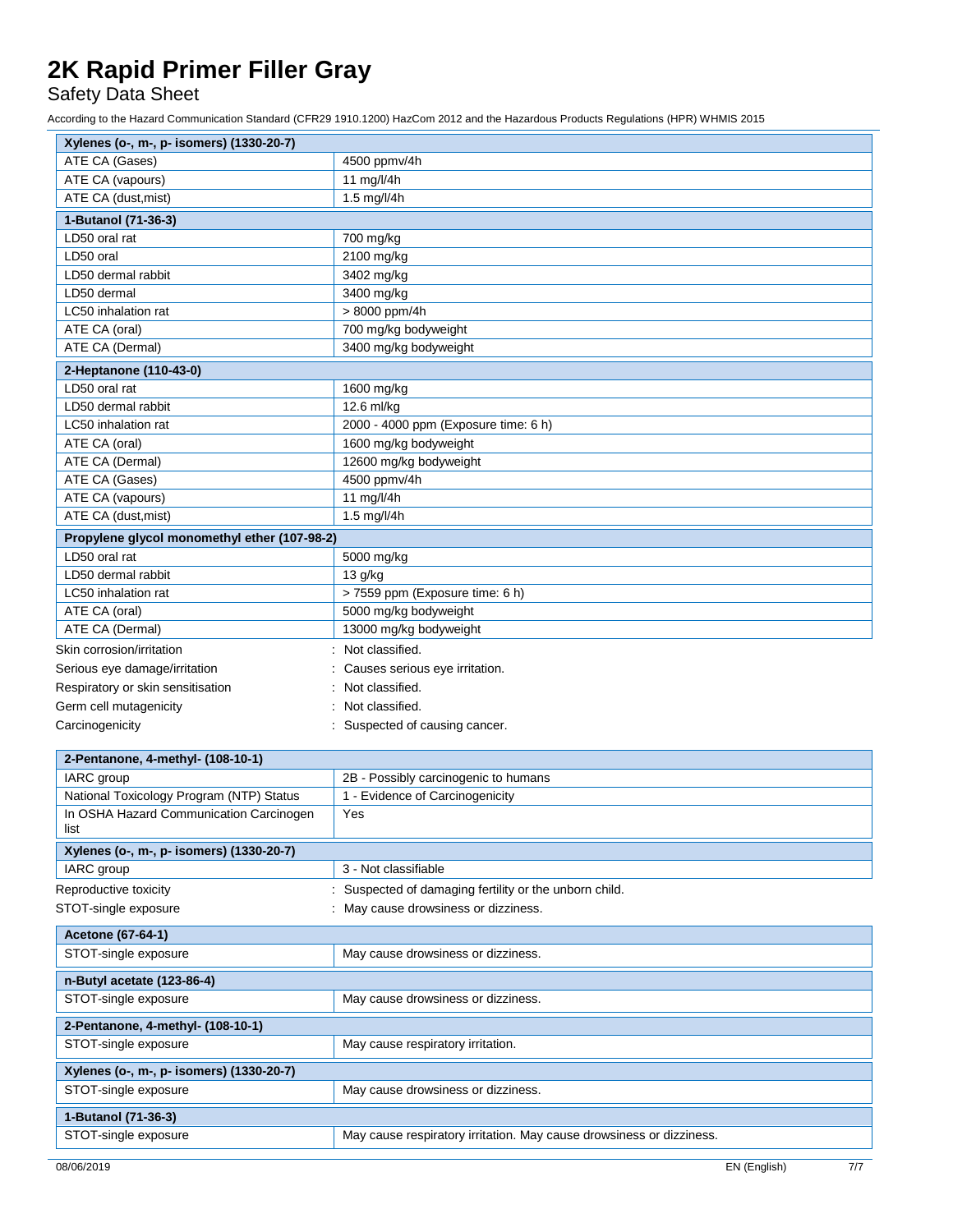## Safety Data Sheet

According to the Hazard Communication Standard (CFR29 1910.1200) HazCom 2012 and the Hazardous Products Regulations (HPR) WHMIS 2015

| Propylene glycol monomethyl ether (107-98-2)  |                                                                                                                                                                                                                                                                              |  |
|-----------------------------------------------|------------------------------------------------------------------------------------------------------------------------------------------------------------------------------------------------------------------------------------------------------------------------------|--|
| STOT-single exposure                          | May cause drowsiness or dizziness.                                                                                                                                                                                                                                           |  |
| STOT-repeated exposure                        | : Not classified.                                                                                                                                                                                                                                                            |  |
| Aspiration hazard                             | : Not classified.                                                                                                                                                                                                                                                            |  |
|                                               |                                                                                                                                                                                                                                                                              |  |
| 2K Rapid Primer Filler Gray                   |                                                                                                                                                                                                                                                                              |  |
| Vaporizer                                     | Aerosol                                                                                                                                                                                                                                                                      |  |
| Symptoms/effects after inhalation             | May cause irritation to the respiratory tract. Vapours are heavier than air and can cause<br>suffocation by reducing oxygen available for breathing. Symptoms of oxygen deficiency include<br>respiratory difficulty, headache, dizziness, nausea, unconsciousness or death. |  |
| Symptoms/effects after skin contact           | May cause skin irritation. Repeated exposure may cause skin dryness or cracking.                                                                                                                                                                                             |  |
| Symptoms/effects after eye contact            | : May cause eye irritation. Symptoms may include discomfort or pain, excess blinking and tear<br>production, with marked redness and swelling of the conjunctiva.                                                                                                            |  |
| Symptoms/effects after ingestion              | : May be harmful if swallowed. May cause gastrointestinal irritation, nausea, vomiting and<br>diarrhea.                                                                                                                                                                      |  |
| Other information                             | : Likely routes of exposure: ingestion, inhalation, skin and eye.                                                                                                                                                                                                            |  |
| <b>SECTION 12: Ecological information</b>     |                                                                                                                                                                                                                                                                              |  |
| 12.1.<br><b>Toxicity</b>                      |                                                                                                                                                                                                                                                                              |  |
| Ecology - general                             | : May cause long-term adverse effects in the aquatic environment.                                                                                                                                                                                                            |  |
| <b>Acetone (67-64-1)</b>                      |                                                                                                                                                                                                                                                                              |  |
| LC50 fish 1                                   | 4.74 - 6.33 ml/l (Exposure time: 96 h - Species: Oncorhynchus mykiss)                                                                                                                                                                                                        |  |
| EC50 Daphnia 1                                | 10294 - 17704 mg/l (Exposure time: 48 h - Species: Daphnia magna [Static])                                                                                                                                                                                                   |  |
| LC50 fish 2                                   | 6210 - 8120 mg/l (Exposure time: 96 h - Species: Pimephales promelas [static])                                                                                                                                                                                               |  |
| EC50 Daphnia 2                                | 12600 - 12700 mg/l (Exposure time: 48 h - Species: Daphnia magna)                                                                                                                                                                                                            |  |
| n-Butyl acetate (123-86-4)                    |                                                                                                                                                                                                                                                                              |  |
| LC50 fish 1                                   | 100 mg/l (Exposure time: 96 h - Species: Lepomis macrochirus [static])                                                                                                                                                                                                       |  |
| LC50 fish 2                                   | 17 - 19 mg/l (Exposure time: 96 h - Species: Pimephales promelas [flow-through])                                                                                                                                                                                             |  |
|                                               |                                                                                                                                                                                                                                                                              |  |
| 2-Pentanone, 4-methyl- (108-10-1)             |                                                                                                                                                                                                                                                                              |  |
| LC50 fish 1                                   | 505 mg/l                                                                                                                                                                                                                                                                     |  |
| EC50 Daphnia 1                                | 1250 mg/l                                                                                                                                                                                                                                                                    |  |
| NOEC chronic fish                             | 57 mg/l                                                                                                                                                                                                                                                                      |  |
| NOEC chronic crustacea                        | 7.8 mg/l                                                                                                                                                                                                                                                                     |  |
| Xylenes (o-, m-, p- isomers) (1330-20-7)      |                                                                                                                                                                                                                                                                              |  |
| LC50 fish 1                                   | 13.4 mg/l (Exposure time: 96 h - Species: Pimephales promelas [flow-through])                                                                                                                                                                                                |  |
| EC50 Daphnia 1                                | 3.82 mg/l (Exposure time: 48 h - Species: water flea)                                                                                                                                                                                                                        |  |
| LC50 fish 2                                   | 2.661 - 4.093 mg/l (Exposure time: 96 h - Species: Oncorhynchus mykiss [static])                                                                                                                                                                                             |  |
| EC50 Daphnia 2                                | 0.6 mg/l (Exposure time: 48 h - Species: Gammarus lacustris)                                                                                                                                                                                                                 |  |
| 1-Butanol (71-36-3)                           |                                                                                                                                                                                                                                                                              |  |
| LC50 fish 1                                   | 1730 - 1910 mg/l (Exposure time: 96 h - Species: Pimephales promelas [static])                                                                                                                                                                                               |  |
| EC50 Daphnia 1                                | 1983 mg/l (Exposure time: 48 h - Species: Daphnia magna)                                                                                                                                                                                                                     |  |
| LC50 fish 2                                   | 1740 mg/l (Exposure time: 96 h - Species: Pimephales promelas [flow-through])                                                                                                                                                                                                |  |
| EC50 Daphnia 2                                | 1897 - 2072 mg/l (Exposure time: 48 h - Species: Daphnia magna [Static])                                                                                                                                                                                                     |  |
| NOEC chronic crustacea                        | 4.1 mg/l                                                                                                                                                                                                                                                                     |  |
| 2-Heptanone (110-43-0)                        |                                                                                                                                                                                                                                                                              |  |
| LC50 fish 1                                   | 126 - 137 mg/l (Exposure time: 96 h - Species: Pimephales promelas [flow-through])                                                                                                                                                                                           |  |
| Propylene glycol monomethyl ether (107-98-2)  |                                                                                                                                                                                                                                                                              |  |
| LC50 fish 1                                   | 20.8 g/l (Exposure time: 96 h - Species: Pimephales promelas [static])                                                                                                                                                                                                       |  |
| EC50 Daphnia 1                                | 23300 mg/l (Exposure time: 48 h - Species: Daphnia magna)                                                                                                                                                                                                                    |  |
| 12.2.<br><b>Persistence and degradability</b> |                                                                                                                                                                                                                                                                              |  |
| 2K Rapid Primer Filler Gray                   |                                                                                                                                                                                                                                                                              |  |
| Persistence and degradability                 | Not established.                                                                                                                                                                                                                                                             |  |
|                                               |                                                                                                                                                                                                                                                                              |  |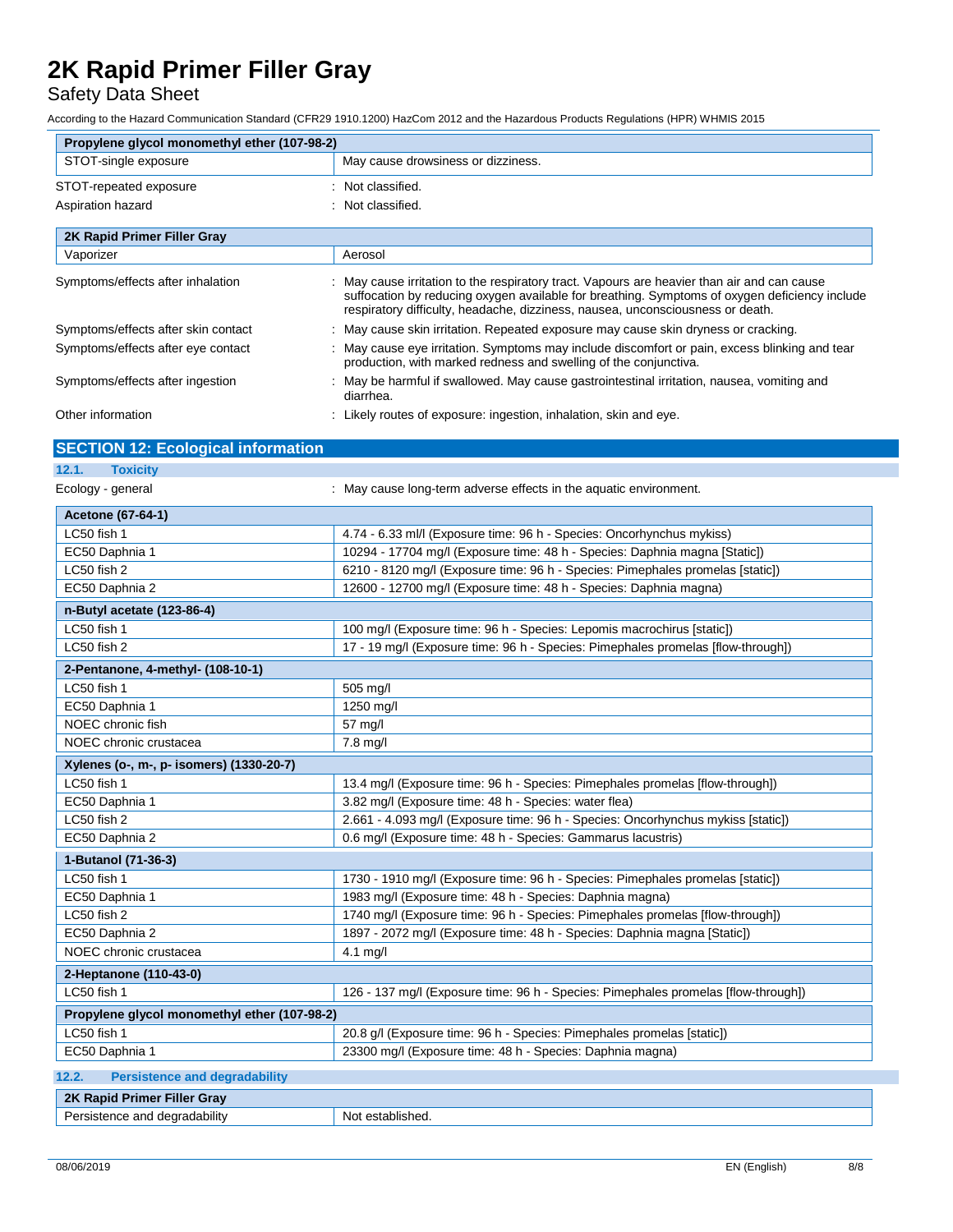Safety Data Sheet

According to the Hazard Communication Standard (CFR29 1910.1200) HazCom 2012 and the Hazardous Products Regulations (HPR) WHMIS 2015

| 12.3.<br><b>Bioaccumulative potential</b>                                      |                                                                                                                                                                                                                                  |  |  |  |
|--------------------------------------------------------------------------------|----------------------------------------------------------------------------------------------------------------------------------------------------------------------------------------------------------------------------------|--|--|--|
| 2K Rapid Primer Filler Gray                                                    |                                                                                                                                                                                                                                  |  |  |  |
| Bioaccumulative potential                                                      | Not established.                                                                                                                                                                                                                 |  |  |  |
| <b>Acetone (67-64-1)</b>                                                       |                                                                                                                                                                                                                                  |  |  |  |
| BCF fish 1                                                                     | 0.69                                                                                                                                                                                                                             |  |  |  |
| Partition coefficient n-octanol/water                                          | $-0.24$                                                                                                                                                                                                                          |  |  |  |
| n-Butyl acetate (123-86-4)                                                     |                                                                                                                                                                                                                                  |  |  |  |
| Partition coefficient n-octanol/water                                          | 1.81 (at 23 °C)                                                                                                                                                                                                                  |  |  |  |
| 2-Pentanone, 4-methyl- (108-10-1)                                              |                                                                                                                                                                                                                                  |  |  |  |
| Partition coefficient n-octanol/water                                          | 1.19                                                                                                                                                                                                                             |  |  |  |
| Xylenes (o-, m-, p- isomers) (1330-20-7)                                       |                                                                                                                                                                                                                                  |  |  |  |
| BCF fish 1                                                                     | $0.6 - 15$                                                                                                                                                                                                                       |  |  |  |
| Partition coefficient n-octanol/water                                          | $2.77 - 3.15$                                                                                                                                                                                                                    |  |  |  |
| 1-Butanol (71-36-3)                                                            |                                                                                                                                                                                                                                  |  |  |  |
| BCF fish 1                                                                     | 0.64                                                                                                                                                                                                                             |  |  |  |
| Partition coefficient n-octanol/water                                          | 0.785 (at 25 °C)                                                                                                                                                                                                                 |  |  |  |
| 2-Heptanone (110-43-0)                                                         |                                                                                                                                                                                                                                  |  |  |  |
| Partition coefficient n-octanol/water                                          | 1.98                                                                                                                                                                                                                             |  |  |  |
| Propylene glycol monomethyl ether (107-98-2)                                   |                                                                                                                                                                                                                                  |  |  |  |
| BCF fish 1                                                                     | < 2                                                                                                                                                                                                                              |  |  |  |
| Partition coefficient n-octanol/water                                          | $-0.437$                                                                                                                                                                                                                         |  |  |  |
| 12.4.<br><b>Mobility in soil</b>                                               |                                                                                                                                                                                                                                  |  |  |  |
| No additional information available                                            |                                                                                                                                                                                                                                  |  |  |  |
| <b>Other adverse effects</b><br>12.5.                                          |                                                                                                                                                                                                                                  |  |  |  |
| Effect on the global warming                                                   | : No known effects from this product.                                                                                                                                                                                            |  |  |  |
| Other information                                                              | : No other effects known.                                                                                                                                                                                                        |  |  |  |
| <b>SECTION 13: Disposal considerations</b>                                     |                                                                                                                                                                                                                                  |  |  |  |
| 13.1.<br><b>Waste treatment methods</b>                                        |                                                                                                                                                                                                                                  |  |  |  |
| Product/Packaging disposal recommendations                                     | Dispose of contents/container to hazardous or special waste collection point, in accordance<br>with local, regional, national and/or international regulation. Container under pressure. Do not<br>drill or burn even after use. |  |  |  |
| Additional information                                                         | Flammable vapours may accumulate in the container.                                                                                                                                                                               |  |  |  |
| <b>SECTION 14: Transport information</b>                                       |                                                                                                                                                                                                                                  |  |  |  |
| Department of Transportation (DOT) and Transportation of Dangerous Goods (TDG) |                                                                                                                                                                                                                                  |  |  |  |
| In accordance with DOT/TDG                                                     |                                                                                                                                                                                                                                  |  |  |  |
| UN-No.(DOT/TDG)                                                                | : UN1950                                                                                                                                                                                                                         |  |  |  |
| Proper Shipping Name (DOT/TDG)                                                 | : Aerosols                                                                                                                                                                                                                       |  |  |  |
| Class (DOT/TDG)                                                                | Class 2.1 - Flammable gas 49 CFR 173.115                                                                                                                                                                                         |  |  |  |
| Hazard labels (DOT/TDG)                                                        |                                                                                                                                                                                                                                  |  |  |  |

### **SECTION 15: Regulatory information**

### **15.1. Federal regulations**

All components of this product are listed, or excluded from listing, on the United States Environmental Protection Agency Toxic Substances Control Act (TSCA) inventory.

All components of this product are listed, or excluded from listing, on the Canadian DSL (Domestic Substances List) and NDSL (Non-Domestic Substances List) inventories.